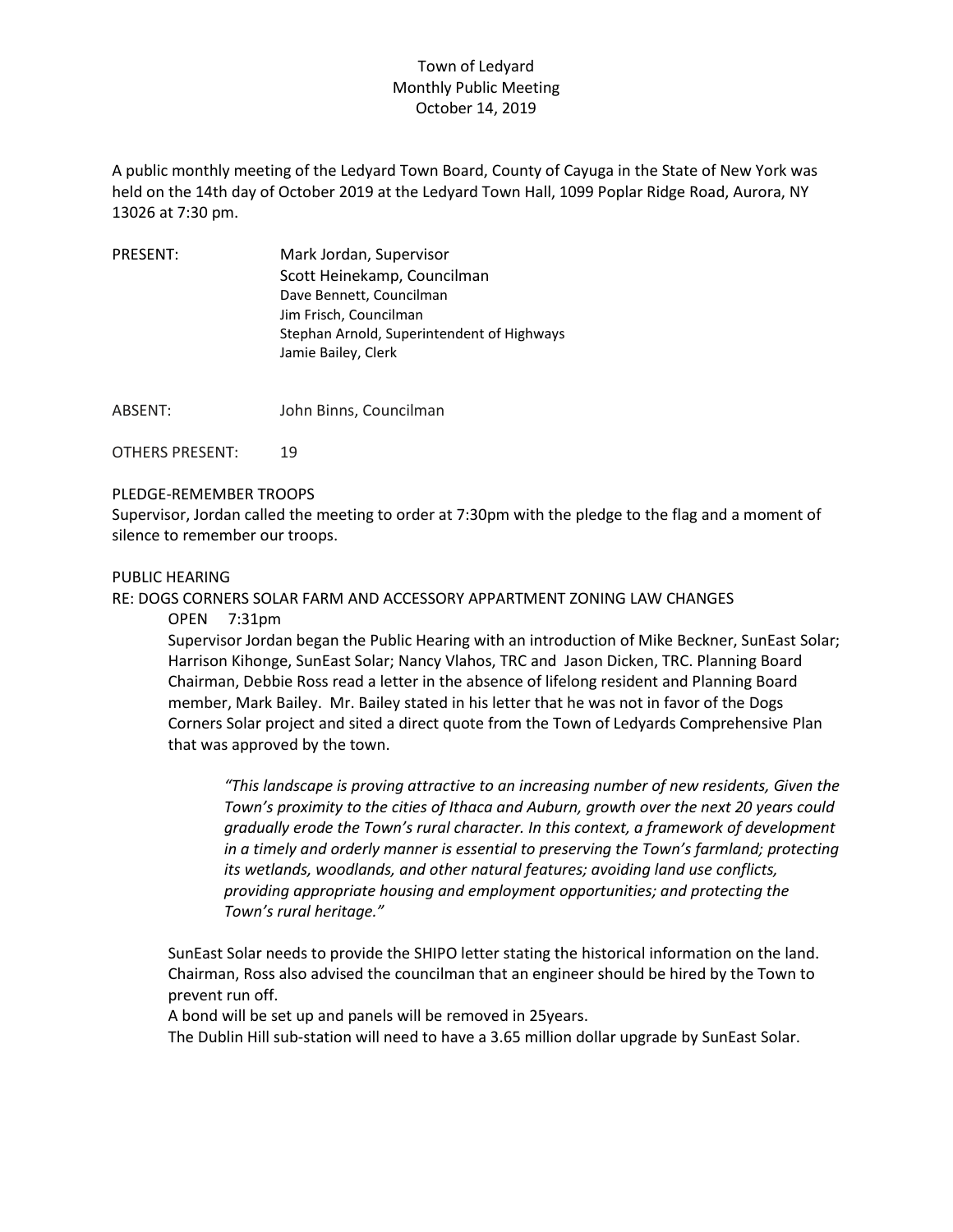### Town of Ledyard Monthly Public Meeting October 14, 2019

APPROVAL OF MINUTES

Tabled until November 2019 meeting

# APPROVAL OF REPORTS Motion made to approve the Supervisor, Clerk and Code Enforcement Reports Motion by: Councilman Frisch Seconded by: Councilman Bennett Ayes 3 Heinekamp, Frisch, Bennett Nays 0 Motion Passed SEXUAL HARASSMENT & WORKPLACE VIOLENCE POLICY Motion made to approve the Workplace Violence & Sexual Harassment Policy Motion by: Councilman Heinekamp Seconded by: Councilman Frisch Ayes 3 Heinekamp, Frisch, Bennett Nays 0 Motion Passed ENUMERATION Motion made to proceed with dog enumeration with Canine License Registry Motion by: Councilman Heinekamp Seconded by: Councilman Frisch Ayes 3 Heinekamp, Frisch, Bennett Nays 0 Motion Passed BILLS A motion was made to accept and pay the bills on abstract 10; vouchers 241-270. A Fund \$10,455.00 B Fund \$19.56 DB Fund \$30,879.79 Motion by: Councilman Frisch Seconded by: Councilman Bennett Ayes 3 Heinekamp, Bennett, Frisch Nays 0 Motion Passed PUBLICE HEARING CLOSED 8:17pm ADJOURNMENT Motion made to adjourn at 8:35 pm Motion by: Councilman Frisch